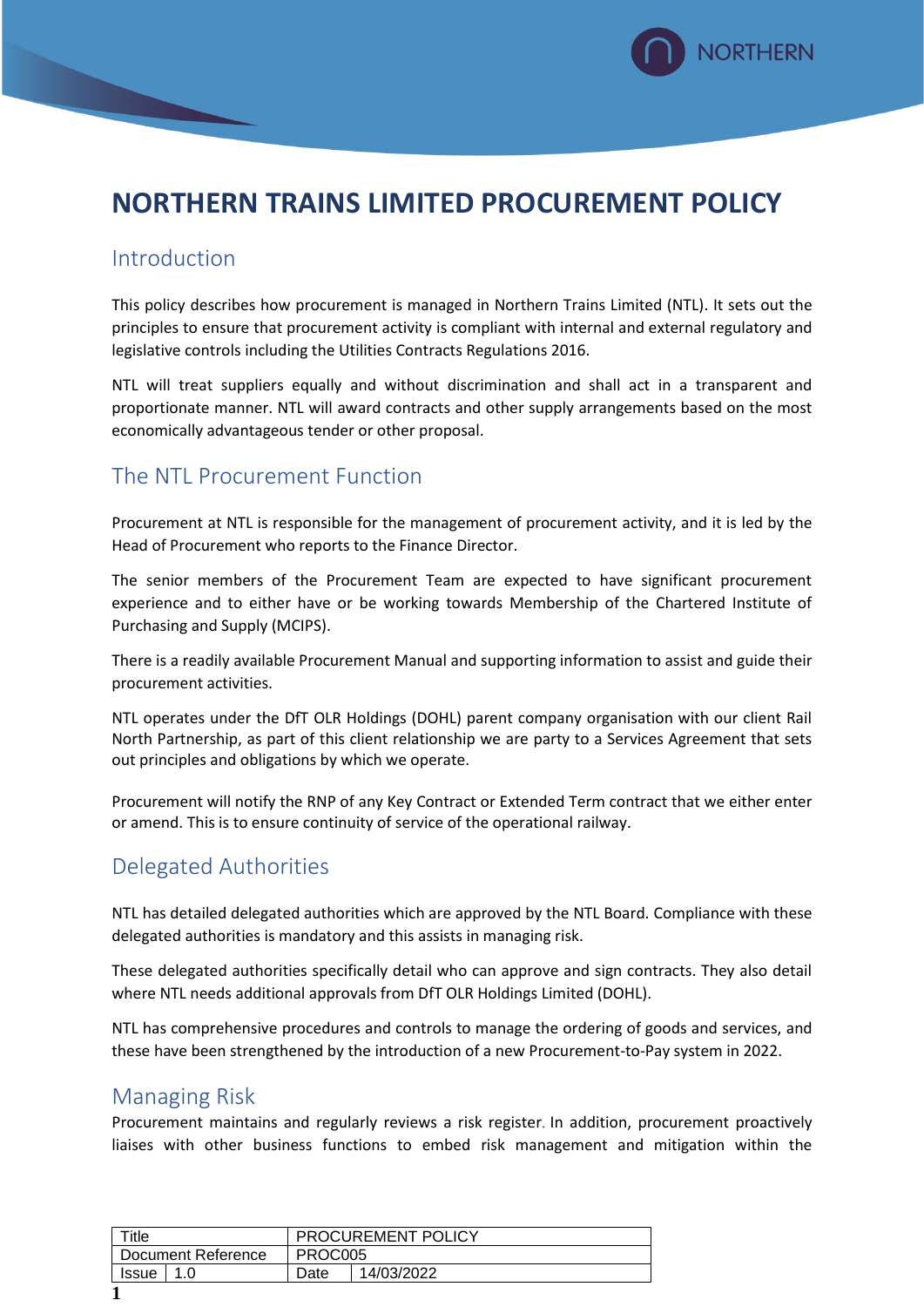

procurement procedures, and this includes health and safety risk; cyber and data risks; project delivery risk.

Procurement also leads on Modern Slavery and National Living Wage compliance within the supply chain.

#### Social Value and Responsible Procurement

As a large operator across the whole of the North of England we are keen to develop and deliver value to the communities that we serve and work in. Procurement is aware that its activities can and should develop social value in its broadest sense and this includes environmental, sustainability and developing local supply chains. We will work with our supply chains and across the business functions to develop greater sustainable sourcing and supply chain management processes and principles, targeting areas such as carbon reduction plans and sustainable procurement practices whilst ensuring we are operating in line with Government policy guidance.

## Supply Chain Code of Conduct

NTL has a clear set of values that set out the key behaviours that all employees should work within and make sure that everyone is 'doing the right thing'.

Procurement supports NTL in ensuring it works within these guidelines and with reputable and ethical suppliers. Through supplier assessment and as detailed in the Supply Chain Code of Conduct. The Supply Chain Code of Conducts specifically addresses

- Anti-fraud and bribery
- Applicable competition laws
- Anti-corruption
- Environmental and H&S principles
- Financial & Employment controls

# Legal (including documentation)

Procurement proactively engages with the NTL legal function and, with approval from the NTL legal function, will, where necessary, also engage external legal support.

Procurement, with support from the legal function, will maintain and use a standardised set of contractual and tender documents. Variation from these documents must be agreed with the legal function.

# Contract Database and Records

Procurement develops and maintains appropriate contract records including a database which lists all contracts including their expiry and or other termination provisions and data and reporting as required within the NTL Service Agreement

We operate an electronic tendering system and purchase to pay system with integrated catalogues and invoicing to support minimum financial controls and data.

| Title              |  | PROCUREMENT POLICY |            |
|--------------------|--|--------------------|------------|
| Document Reference |  | PROC005            |            |
| Issue              |  | Date               | 14/03/2022 |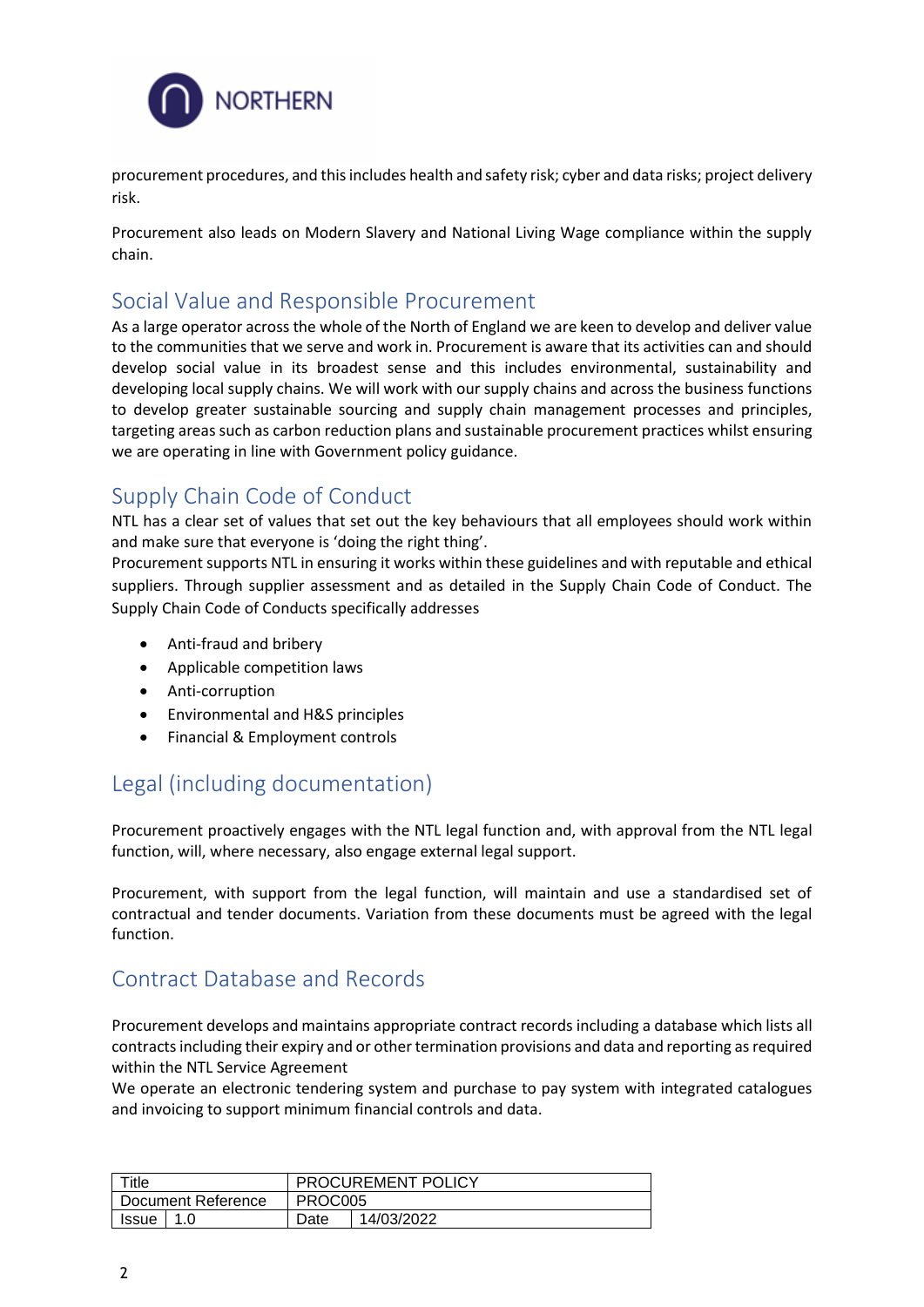

# External Relationships

Procurement proactively liaises and develops relationships with various external stakeholders including other DOHL companies, Network Rail and the contract and procurement teams at Rail North Partnership and the Department for Transport. We work with the local teams to develop synergies and share best practice where we can.

We also work with the DFT commercial function and Crown Commercial Services teams as required and where it is deemed appropriate, we can utilise CCS frameworks and services, this procurement approach should be determined as part of the tender and sourcing process on a case-by-case basis.

## Audit of the Procurement Function

Procurement will complete self-assessments and will be periodically reviewed by the NTL audit function and as otherwise required by the NTL Board.

| Title              |       | PROCUREMENT POLICY |            |  |
|--------------------|-------|--------------------|------------|--|
| Document Reference |       | PROC005            |            |  |
| Issue              | - 1.0 | Date               | 14/03/2022 |  |